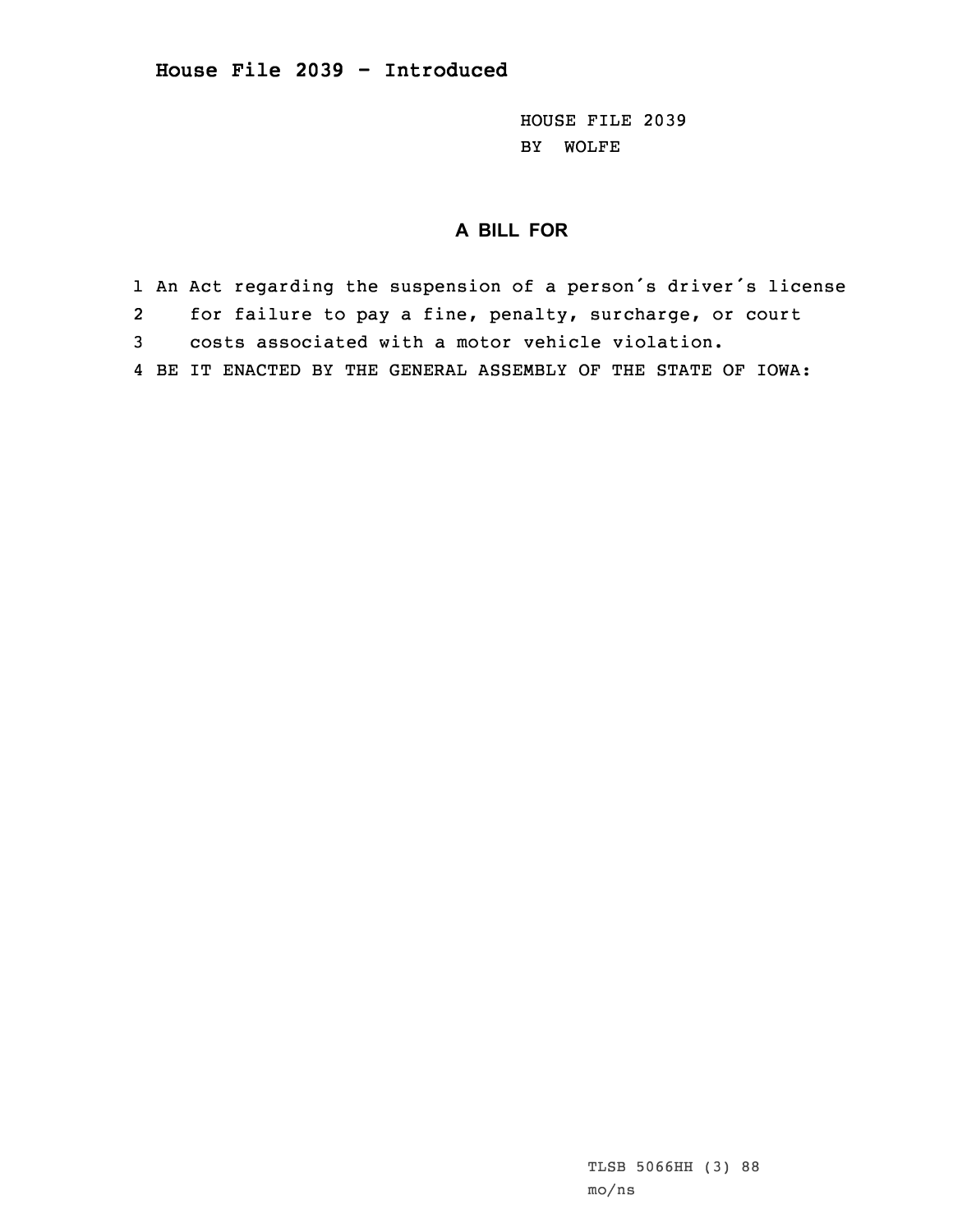1 Section 1. Section 321.12, subsection 3, paragraph a, Code 2 2020, is amended to read as follows:

 *a.* Records concerning suspensions authorized under section 321.210, subsection 1, paragraph *"a"*, subparagraph (7), 5 and section [321.210A](https://www.legis.iowa.gov/docs/code/2020/321.210A.pdf) may be destroyed six months after the suspension is terminated and the requirements of section 321.191 have been satisfied.

8 Sec. 2. Section 321.210B, subsection 1, paragraph a, Code 9 2020, is amended to read as follows:

 *a.* If <sup>a</sup> person's fine, penalty, surcharge, or court cost is deemed delinquent as provided in section 602.8107, 12 subsection 2, <del>and the person's driver's license has been</del> 13 suspended pursuant to section [321.210A](https://www.legis.iowa.gov/docs/code/2020/321.210A.pdf), or the clerk of the district court has reported the delinquency to the department 15 as required by section  $321.210A_r$  $321.210A_r$  the person may execute an installment agreement as defined in section [602.8107](https://www.legis.iowa.gov/docs/code/2020/602.8107.pdf) with the county attorney, the county attorney's designee, or the private collection designee under contract with the judicial branch pursuant to section [602.8107,](https://www.legis.iowa.gov/docs/code/2020/602.8107.pdf) subsection 5, to pay the delinquent amount and the civil penalty assessed in subsection 7 in installments. Prior to execution of the installment agreement, the person shall provide the county attorney, the county attorney's designee, or the private collection designee with <sup>a</sup> financial statement in order for the parties to the agreement to determine the amount of the installment payments. Sec. 3. Section 321.210B, subsection 10, Code 2020, is amended to read as follows:

 10. Upon receipt of <sup>a</sup> report of <sup>a</sup> default from the clerk of the district court, the department shall suspend the driver's 30 license of a person as provided in section [321.210A](https://www.legis.iowa.gov/docs/code/2020/321.210A.pdf) who has failed to pay the full amount of <sup>a</sup> civil penalty assessed in subsection <sup>7</sup> and shall not reinstate the person's driver's license until the full amount of the civil penalty has been paid. For purposes of suspension and reinstatement of the 35 driver's license of a person in default, the suspension and

LSB 5066HH (3) 88

-1-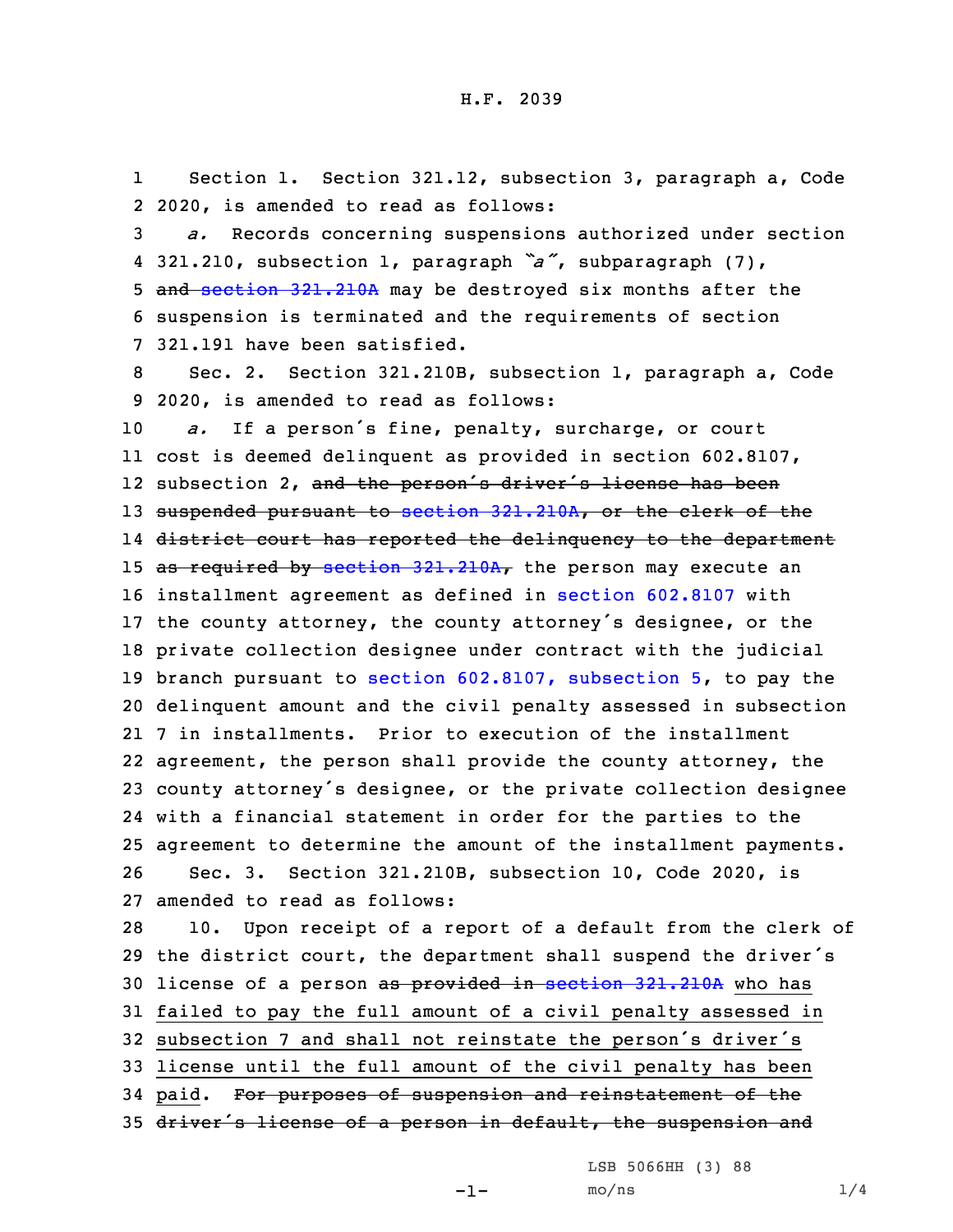1 any subsequent reinstatement shall be considered <sup>a</sup> suspension 2 pursuant to section [321.210A](https://www.legis.iowa.gov/docs/code/2020/321.210A.pdf).

3 Sec. 4. Section 321.210B, subsection 11, Code 2020, is 4 amended to read as follows:

 11. If <sup>a</sup> new fine, penalty, surcharge, or court cost is imposed on <sup>a</sup> person after the person has executed an installment agreement with the county attorney, the county attorney's designee, or the private collection designee, and the new fine, penalty, surcharge, or court cost is deemed delinquent as provided in section 602.8107, subsection 2, and the person's driver's license has been suspended 12 <del>pursuant to section [321.210A](https://www.legis.iowa.gov/docs/code/2020/321.210A.pdf),</del> the person may enter into a second installment agreement with the county attorney, county attorney's designee, or the private collection designee to pay the delinquent amount and the civil penalty, if assessed, in subsection 7 in installments.

 Sec. 5. Section 321.212, subsection 1, paragraph a, subparagraph (1), Code 2020, is amended to read as follows: 19 (1) Except as provided in section 321.210A or [321.513](https://www.legis.iowa.gov/docs/code/2020/321.513.pdf), the department shall not suspend <sup>a</sup> license for <sup>a</sup> period of more than one year, except that <sup>a</sup> license suspended because of incompetency to drive <sup>a</sup> motor vehicle shall be suspended until the department receives satisfactory evidence that the former holder is competent to operate <sup>a</sup> motor vehicle and <sup>a</sup> refusal to reinstate constitutes <sup>a</sup> denial of license within section 26 321.215; upon. Upon revoking a license the department shall not grant an application for <sup>a</sup> new license until the expiration of one year after the revocation, unless another period is specified by law.

30 Sec. 6. Section 321.215, subsection 2, Code 2020, is amended 31 to read as follows:

 2. Upon conviction and the suspension or revocation of <sup>a</sup> person's noncommercial driver's license under section 321.209, subsection 5 or 6, or section [321.210](https://www.legis.iowa.gov/docs/code/2020/321.210.pdf), [321.210A](https://www.legis.iowa.gov/docs/code/2020/321.210A.pdf), or [321.513](https://www.legis.iowa.gov/docs/code/2020/321.513.pdf); or upon the denial of issuance of <sup>a</sup> noncommercial driver's license

 $-2-$ 

LSB 5066HH (3) 88  $mo/ns$  2/4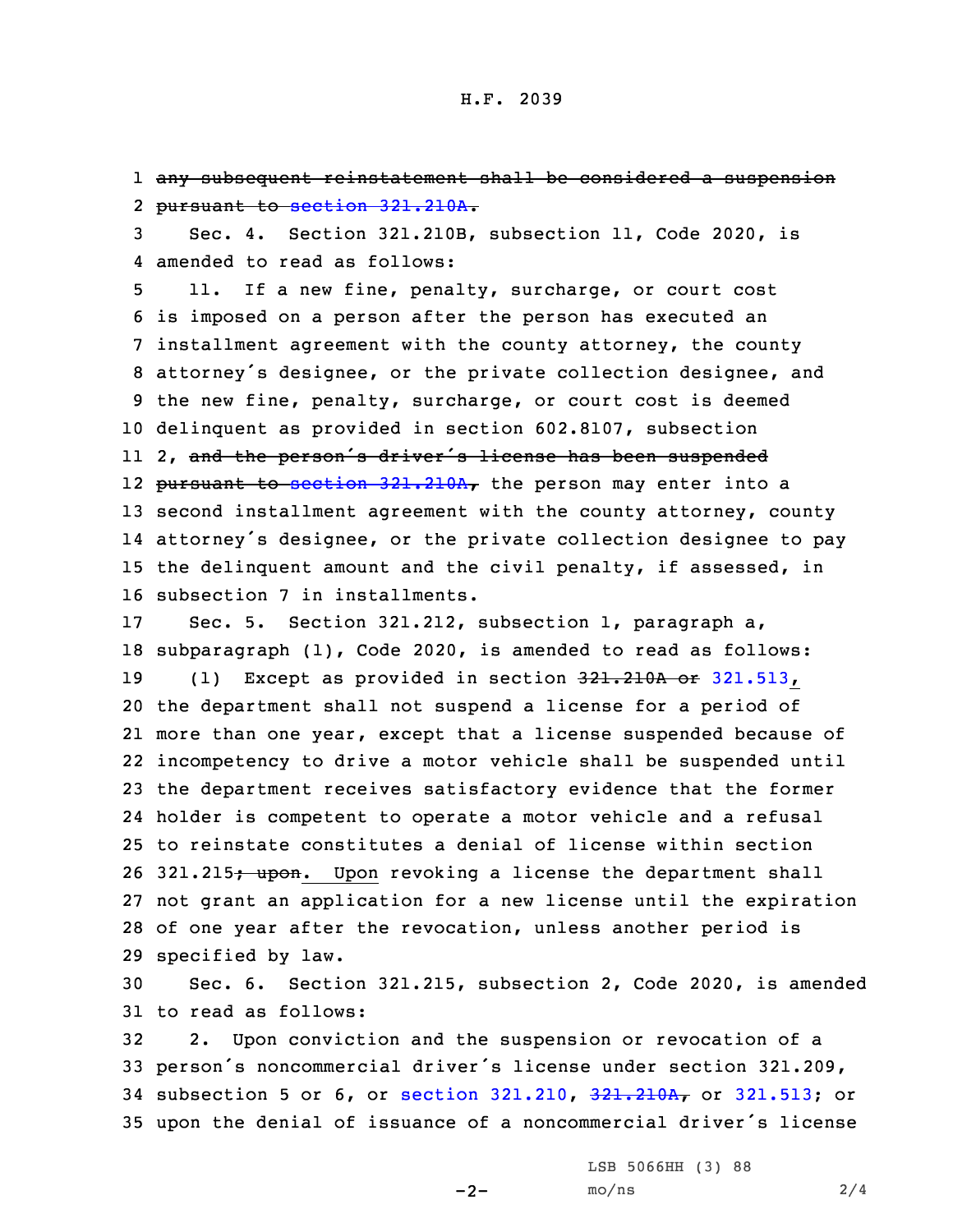under section [321.560](https://www.legis.iowa.gov/docs/code/2020/321.560.pdf), based solely on offenses enumerated in section 321.555, [subsection](https://www.legis.iowa.gov/docs/code/2020/321.555.pdf) 1, paragraph *"c"*, or section 321.555, subsection 2; or upon suspension or revocation of <sup>a</sup> juvenile's driver's license pursuant to <sup>a</sup> dispositional order under section 232.52, [subsection](https://www.legis.iowa.gov/docs/code/2020/232.52.pdf) 2, paragraph *"a"*, for <sup>a</sup> violation of [chapter](https://www.legis.iowa.gov/docs/code/2020/124.pdf) 124 or [453B](https://www.legis.iowa.gov/docs/code/2020/453B.pdf), or [section](https://www.legis.iowa.gov/docs/code/2020/126.3.pdf) 126.3; or upon suspension of <sup>a</sup> driver's license pursuant to <sup>a</sup> court order under section [714.7D](https://www.legis.iowa.gov/docs/code/2020/714.7D.pdf), the person may apply to the department for <sup>a</sup> temporary restricted license to operate <sup>a</sup> motor vehicle for the limited purpose or purposes specified in [subsection](https://www.legis.iowa.gov/docs/code/2020/321.215.pdf) 1. The application may be granted only if all of the following criteria are satisfied:

13 *a.* The temporary restricted license is requested only for <sup>a</sup> 14 case of hardship or circumstances where alternative means of 15 transportation do not exist.

16 *b.* The temporary restricted license is restricted to the 17 limited purpose or purposes specified in [subsection](https://www.legis.iowa.gov/docs/code/2020/321.215.pdf) 1 at times 18 specified in the license.

 *c.* Proof of financial responsibility is established as defined in [chapter](https://www.legis.iowa.gov/docs/code/2020/321A.pdf) 321A. However, such proof is not required 21 if the driver's license was suspended under section 321.210A or [321.513](https://www.legis.iowa.gov/docs/code/2020/321.513.pdf).

23 Sec. 7. Section 321.218, subsection 3, paragraph a, Code 24 2020, is amended to read as follows:

 *a.* The department, upon receiving the record of the conviction of <sup>a</sup> person under this [section](https://www.legis.iowa.gov/docs/code/2020/321.218.pdf) upon <sup>a</sup> charge of operating <sup>a</sup> motor vehicle while the license of the person is suspended or revoked, shall, except for licenses suspended under section [252J.8](https://www.legis.iowa.gov/docs/code/2020/252J.8.pdf), section 321.210, [subsection](https://www.legis.iowa.gov/docs/code/2020/321.210.pdf) 1, paragraph *"a"*, subparagraph (3), or section 321.210A or [321.513](https://www.legis.iowa.gov/docs/code/2020/321.513.pdf), extend the period of suspension or revocation for an additional like period or for one year, whichever period is shorter, and the department shall not issue <sup>a</sup> new driver's license to the person during the extended period.

35 Sec. 8. Section 321A.17, subsection 4, Code 2020, is amended

 $-3-$ 

LSB 5066HH (3) 88  $mo/ns$  3/4